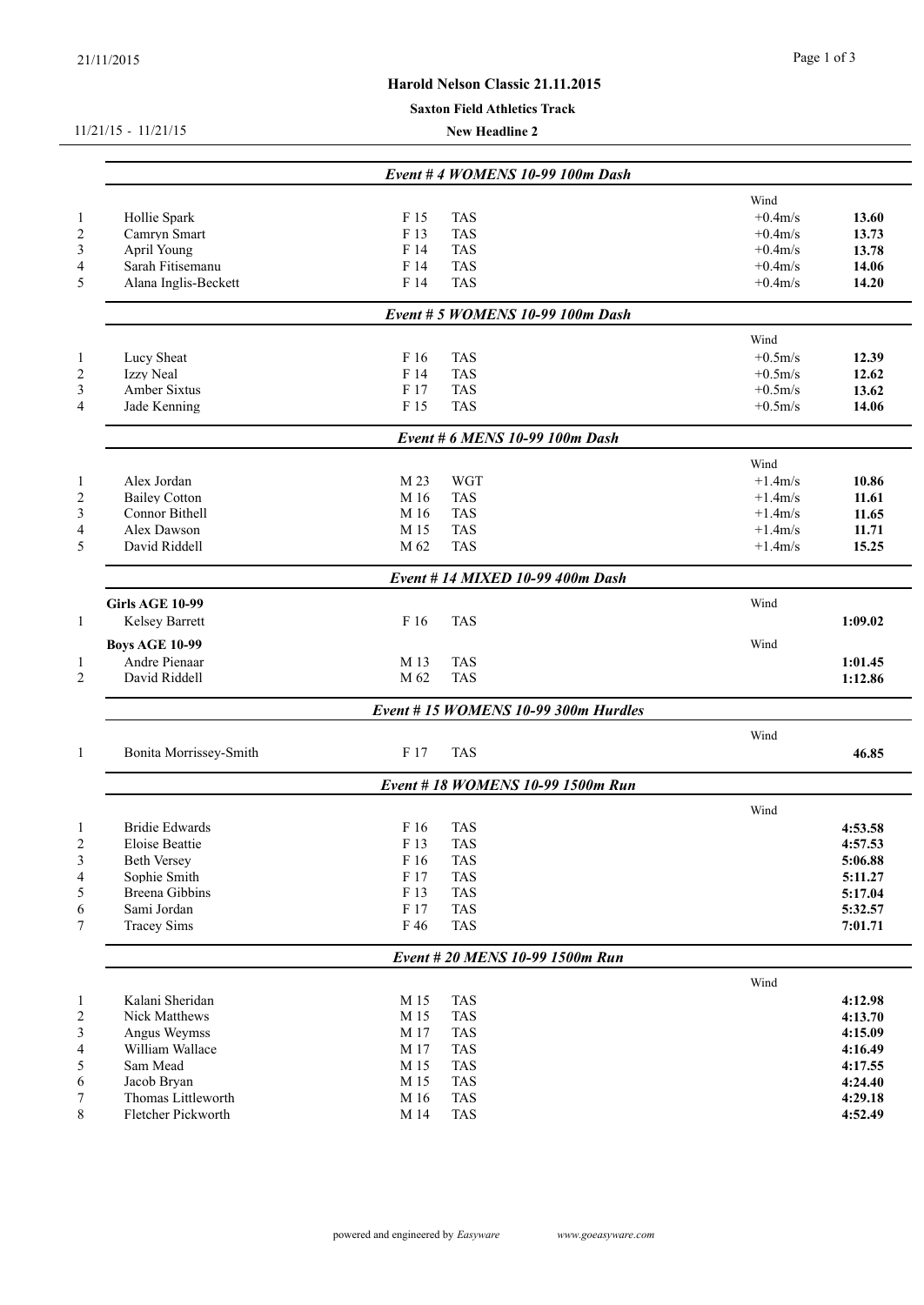# **Harold Nelson Classic 21.11.2015**

#### **Saxton Field Athletics Track**

#### 11/21/15 - 11/21/15

**New Headline 2**

| $\mathbf{1}$<br>$\sqrt{2}$<br>$\mathfrak{Z}$<br>$\overline{4}$ | Lucy Sheat<br>MacKenzie Keenan<br>Bonita Morrissey-Smith<br>Jade Kenning | F 16<br>F 21<br>1<br>F 17<br>F 15 | <b>TAS</b><br>CAN<br><b>TAS</b><br><b>TAS</b><br>Event # 25 MENS 10-99 200m Dash | Wind<br>$+0.4m/s$<br>$+0.4m/s$<br>$+0.4m/s$<br>$+0.4m/s$ | 24.88<br>25.47<br>28.18<br>28.94 |
|----------------------------------------------------------------|--------------------------------------------------------------------------|-----------------------------------|----------------------------------------------------------------------------------|----------------------------------------------------------|----------------------------------|
| 1                                                              | Alex Jordan                                                              | M 23                              | <b>WGT</b>                                                                       | Wind<br>$+1.0m/s$                                        | 21.56                            |
| $\overline{c}$                                                 | <b>Bailey Cotton</b>                                                     | M 16                              | <b>TAS</b>                                                                       | $+1.0m/s$                                                | 23.12                            |
| $\mathfrak{Z}$                                                 | Connor Bithell                                                           | M 16                              | <b>TAS</b>                                                                       | $+1.0m/s$                                                | 23.69                            |
| $\overline{4}$                                                 | David Riddell                                                            | M 62                              | <b>TAS</b>                                                                       | $+1.0m/s$                                                | 32.00                            |
|                                                                |                                                                          |                                   | Event #28 MIXED 10-99 High Jump                                                  |                                                          |                                  |
|                                                                | HEIGHTS: 1.48, 1.51, 1.54                                                |                                   |                                                                                  |                                                          |                                  |
|                                                                | <b>Girls AGE 10-99</b>                                                   |                                   |                                                                                  | Wind                                                     |                                  |
| $\mathbf{1}$                                                   | Megan Stack                                                              | F 16                              | <b>TAS</b>                                                                       |                                                          | 1.51m                            |
|                                                                |                                                                          |                                   | Event # 29 MIXED 10-99 Javelin Throw                                             |                                                          |                                  |
|                                                                | <b>Girls AGE 10-99</b>                                                   |                                   |                                                                                  | Wind                                                     |                                  |
| $\mathbf{1}$                                                   | Taylor-May Robinson<br>26.30                                             | F 14                              | <b>TAS</b>                                                                       |                                                          | 26.30m                           |
| $\overline{2}$                                                 | Emily Bryan<br>25.46                                                     | F 13                              | <b>TAS</b>                                                                       |                                                          | 25.46m                           |
| $\mathfrak{Z}$                                                 | Alana Inglis-Beckett<br>22.75                                            | F 14                              | <b>TAS</b>                                                                       |                                                          | 22.75m                           |
| $\overline{4}$                                                 | <b>Tracey Sims</b><br>8.44                                               | F 46                              | <b>TAS</b>                                                                       |                                                          | 8.44m                            |
|                                                                | <b>Boys AGE 10-99</b>                                                    |                                   |                                                                                  | Wind                                                     |                                  |
| $\mathbf{1}$                                                   | Kai Mason<br>48.60                                                       | M 18                              | <b>TAS</b>                                                                       |                                                          | 48.60m                           |
| 2                                                              | Dave Hansen<br>40.23                                                     | M 38                              | <b>TAS</b>                                                                       |                                                          | 40.23m                           |
|                                                                | Andre Pienaar                                                            | M 13                              | <b>TAS</b>                                                                       |                                                          | $\mathbf{N}\mathbf{M}$           |
|                                                                |                                                                          |                                   | Event #30 MIXED 10-99 Shot Put                                                   |                                                          |                                  |
| $\perp$                                                        | <b>Girls AGE 10-99</b><br>Megan Stack<br>7.90                            | F 16                              | <b>TAS</b>                                                                       | Wind                                                     | 7.90m                            |
| $\mathbf{1}$                                                   | <b>Boys AGE 10-99</b><br>Kai Mason                                       | M 18                              | <b>TAS</b>                                                                       | Wind                                                     | 14.15m                           |
|                                                                | 14.15                                                                    |                                   |                                                                                  |                                                          |                                  |
| $\overline{c}$                                                 | Dave Hansen<br>12.98                                                     | M 38                              | <b>TAS</b>                                                                       |                                                          | 12.98m                           |
| $\mathfrak{Z}$                                                 | <b>Bailey Cotton</b><br>12.38                                            | M 16                              | <b>TAS</b>                                                                       |                                                          | 12.38m                           |
| $\overline{4}$                                                 | Joe Ford<br>9.63                                                         | M 14                              | <b>TAS</b>                                                                       |                                                          | 9.63m                            |